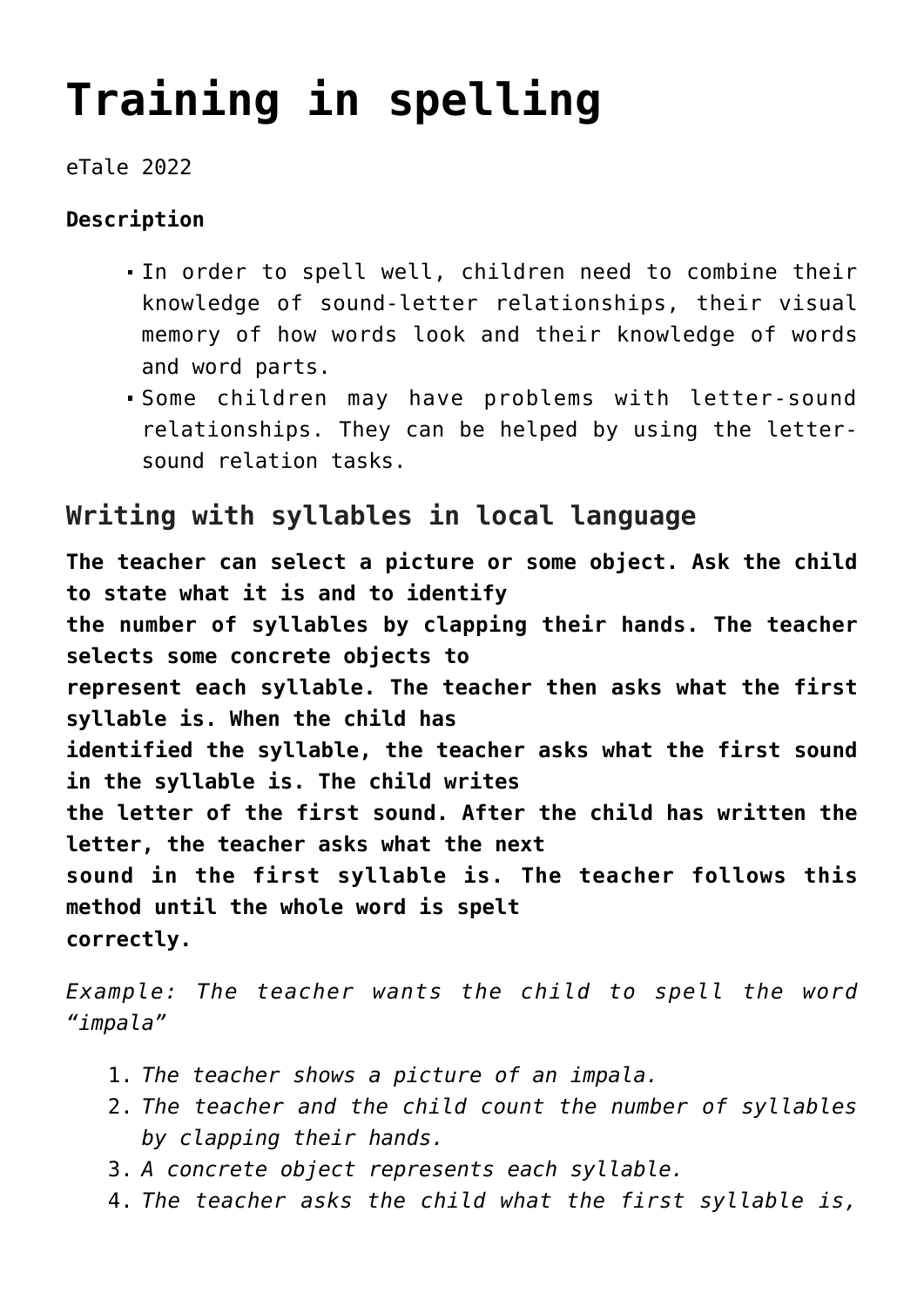*while pointing to the first object. (im)*

- 5. *The teacher asks what the first sound in the syllable is and then the child writes it. (I).*
- 6. *The teacher asks what the second sound is in the first syllable. (m).*
- 7. *When the child has spelt the first syllable correctly, the teacher removes the object that represents it and moves to the next syllable (pa) and follows the same procedure. (1-6).*

#### **The teacher can encourage the children to spell words aloud.**

*Example: Ask the children to spell their names, their friends' names or the names of furniture in the classroom.*

## **Sentence development**

**The teacher can tell stories or read to the children so that the children become familiar with the structure of stories.**

**The teacher can also discuss how the sentence starts (with capital letter) and how it ends (full stop).**

**The teacher can help children to get started by giving them key words of the sentence**.

*Example: the teacher gives the words 'boy', 'walk', school' and the children write a sentence using these words.*

**The teacher can present a picture and ask the child to write some sentences about the picture.** *Example: Present a picture of children playing and ask the child to write some sentences on what the*

*picture is about.*

**The teacher can have some sentences with words missing and a**